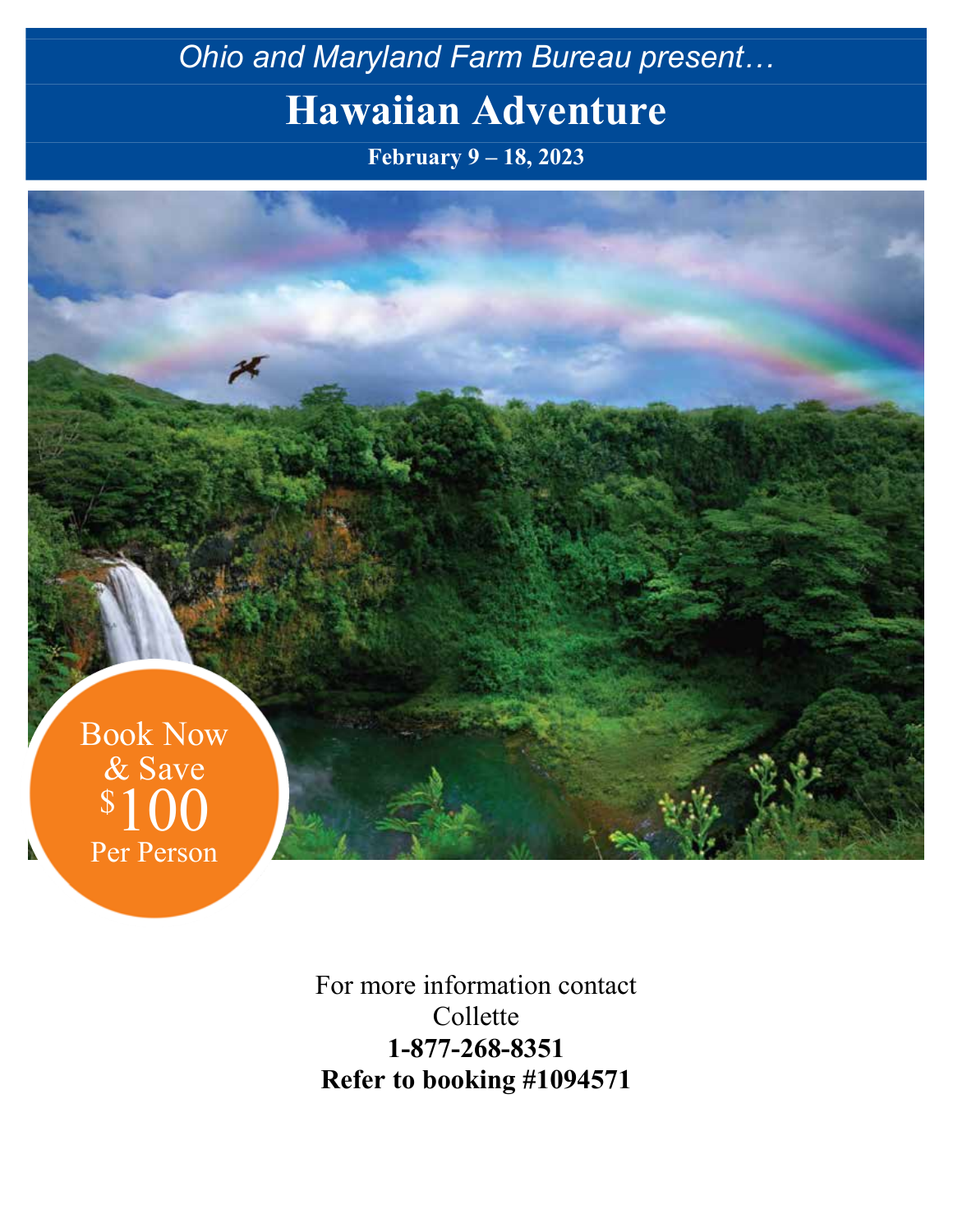

**10 Days ● 13 Meals**: 9 Breakfasts, 4 Dinners

**HIGHLIGHTS…** Waikiki Beach, Pearl Harbor, Oahu's North Shore, Hawai'i Volcanoes National Park, Kona Highlights, Fern Grotto, Iao Valley, Lahaina, Polynesian Luau

| <b>ITINERARY AT A GLANCE</b>  |                                                        |  |  |  |  |  |
|-------------------------------|--------------------------------------------------------|--|--|--|--|--|
|                               | Days 1 – 3 Prince Waikiki, Honolulu, Hawaii            |  |  |  |  |  |
|                               | Days 4 – 6 Outrigger Kona Resort and Spa, Kona, Hawaii |  |  |  |  |  |
| $P_{\text{other}}$ 7 $\Omega$ | Charaton Maui Pecert and Can Labaina, Haw              |  |  |  |  |  |

Srieraton Maul Resort and Spa, Lahaina, Hawaii *On some dates alternate hotels may be used.*

*Collette's Flagship:* Collette's tours open the door to a world of amazing destinations. Marvel at must-see sights, sample regional cuisine, stay in centrally located hotels and connect with new and captivating cultures. These itineraries offer an inspiring and easy way to experience the world, where an expert guide takes care of all the details.

**Day 1: Thursday, February 9, 2023 Honolulu, Oahu - Tour Begins** *Aloha!* Your adventure in the sun-drenched Hawaiian Islands begins in Oahu. Upon arrival you'll be welcomed with a traditional Hawaiian floral lei before transferring to your Waikiki Beach hotel. Relax and "hang loose" — you are in Hawaii!

**Day 2: Friday, February 10, 2023 Honolulu** Remember Pearl Harbor with a visit to the World War II Valor in the Pacific National Monument, viewing artifacts from the attack and a short documentary on the "Day of Infamy." Travel by naval launch to view the white marble-clad USS *Arizona* Memorial, honoring those who lost their lives in the Pearl Harbor attack. After, take a city tour of Honolulu, highlighting the historic Iolani Palace, the impressive state capitol building, King Kamehameha's statue, and the National Cemetery of the Pacific. The remainder of the day is yours. *(B, D)*

**Day 3: Saturday, February 11, 2023 North Shore - Waikiki**  Start your journey along Oahu's famous North Shore, known for its big wave surfing. Several television series and movies were filmed in this area. A stop in the surfing town of Haleiwa will surely be a highlight as you learn why surfers gather from all over the world to ride these waves ranging from 2 to 40 feet! You may find surfers fueling up at the town's food trucks or restaurants in plantation-era buildings before hitting the famous beaches of Waimea Bay, Ehukai (Banzai Pipeline) and Sunset Beach. Return to Waikiki and enjoy the rest of your day at leisure. *(B)*

**Day 4: Sunday, February 12, 2023 Honolulu - Kona, Big Island** Board your flight to the "Big Island" of Hawaii. True to its name, the island itself is larger than all of the other Hawaiian Islands combined. Although the island's official name is the archipelago's namesake, the Big Island is also famous for its volcanoes. The remainder of your day is at leisure. *(B)*

**Day 5: Monday, February 13, 2023 Hawai'i Volcanoes National Park - Kona** Tour the South Coast and see the crystal clear waters of Kealakekua Bay. See the iconic black sand beaches and then discover Hawai'i Volcanoes National Park to learn about Kilauea – the world's most active volcano. Make your way along steam bluffs, a fern tree jungle, and the Thurston Lava Tube. Pass waterfalls on the Hamakua Coast, pausing at the iridescent mist of Rainbow Falls. End your day with a visit to the Mauna Loa Macadamia Nut Factory. *(B)*

**Day 6: Tuesday, February 14, 2023 Kona - Honaunau Bay - Kona** Start the day at Bay View Farm, which has been harvesting coffee beans since 1984. Tour the farm with a local before enjoying a tasting of the local brew. Visit St. Benedict's Painted Church, built in the 1800s and adorned with vibrant frescos. Continue to Pu'uhonua o Honaunau National Historical Park on the rugged coast, once the place of refuge for those that broke the *Kapu* (sacred law) in old Hawaii. *(B, D)*

**Day 7: Wednesday, February 15, 2023 Kona - Kahului, Maui - Lahaina - Ka'anapali** Board an inter-island flight to the "Valley Isle" of Maui, one of the most beautiful and popular outer islands. Visit the stunning Iao Valley and view the 2,000-foot-high Iao Needle, one of Maui's famous natural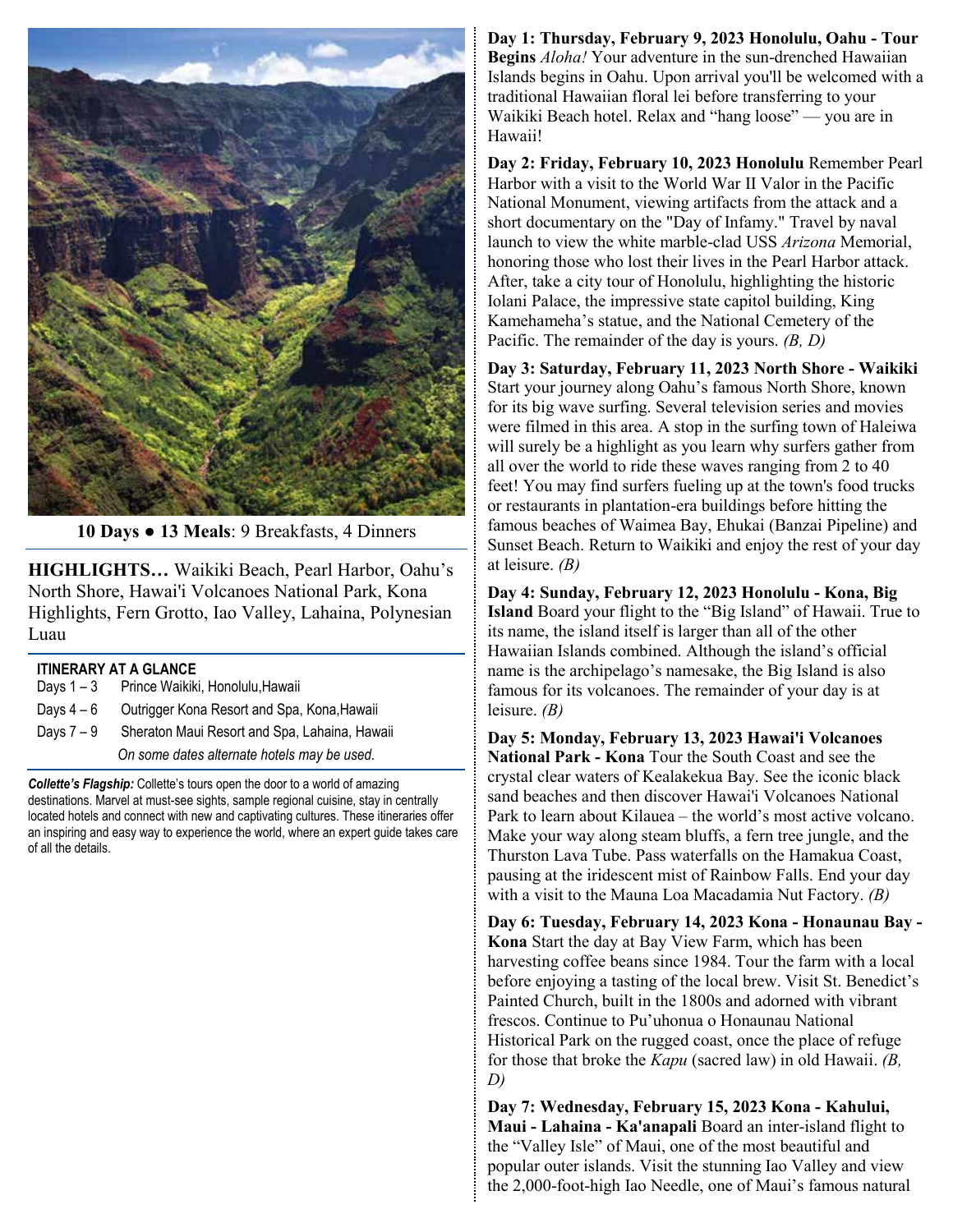



# **Book Now & Save \$100 Per Person:**

Double \$5,449; Single \$7,149; Triple \$5,399

**Double** \$5,349**\* Single** \$7,049**; Triple** \$5,299

### **For bookings made after Aug 09, 2022 call for rates.**

**Included in Price:** Round Trip Air from Columbus Intl Airport or Baltimore Washington Intl Airport, Inter-flights from Honolulu Intl Airport, Air Taxes and Fees/Surcharges, Hotel Transfers

**Not included in price:** Cancellation Waiver and Insurance of \$299 per person

\* All Rates are Per Person and are subject to change, based on air inclusive package from CMH

IMPORTANT CONDITIONS: Your price is subject to increase prior to the time you make full payment. Your price is not subject to increase after you make full payment, except for charges resulting from increases in government-imposed taxes or fees. Once deposited, you have 7 days to send us written consumer consent or withdraw consent and receive a full refund. (See registration form for consent.)

landforms. Visit the old royal capital of Lahaina, once home to the world's largest whaling fleets, where you can stroll through historic streets. Travel through sugarcane fields to the resort area of Ka'anapali and arrive at your deluxe beachfront hotel. *(B, D)*

**Day 8: Thursday, February 16, 2023 Maui** Spend a day at leisure to see for yourself why locals say *Maui no ka oi* (Maui is the best). Perhaps you will take an optional cliff-side drive on the legendary Road to Hana. Or you may choose to take a stroll along the beach, shop for souvenirs or simply relax at your luxurious Maui resort. There is no limit to the adventures you can have on this gorgeous island! *(B)*

**Day 9: Friday, February 17, 2023 Maui** Enjoy another day in paradise. Perhaps you will join an optional excursion to view the sunrise from the summit of Haleakala. Tonight, complete your wonderful trip with a farewell dinner, Hawaiian-style, at a traditional Polynesian luau featuring endless tropical drinks and a sumptuous feast. *(B, D)*

Book Now & Save

100

Per Person

 $\boldsymbol{\mathsf{S}}$ 

**Day 10: Saturday, February 18, 2023 Maui - Tour Ends** Bid *Aloha* to Hawaii as your memorable tour ends in Maui.\* Now, wherever your home is, you'll always be part of the Hawaiian *ohana* (family). *(B)*

### **Experience It! Polynesian Luau**

Relax Hawaiian-style at an authentic luau. Used to mark almost any occasion, these social gatherings include Polynesian cuisine such as kalua pork, huli chicken, fresh mahi mahi, and much more. More an event than a simple meal, preparations begin early in the morning and lead right into a traditional greeting of guests. The beating of drums, the sound of the conch, burning torches and Hawaiian chants set the stage. Enjoy a feast, lavish desserts and tropical drinks. Jump into Polynesian culture as you experience the ultimate island celebration.

> **For more information visit https://gateway.gocollette.com/link/1094571**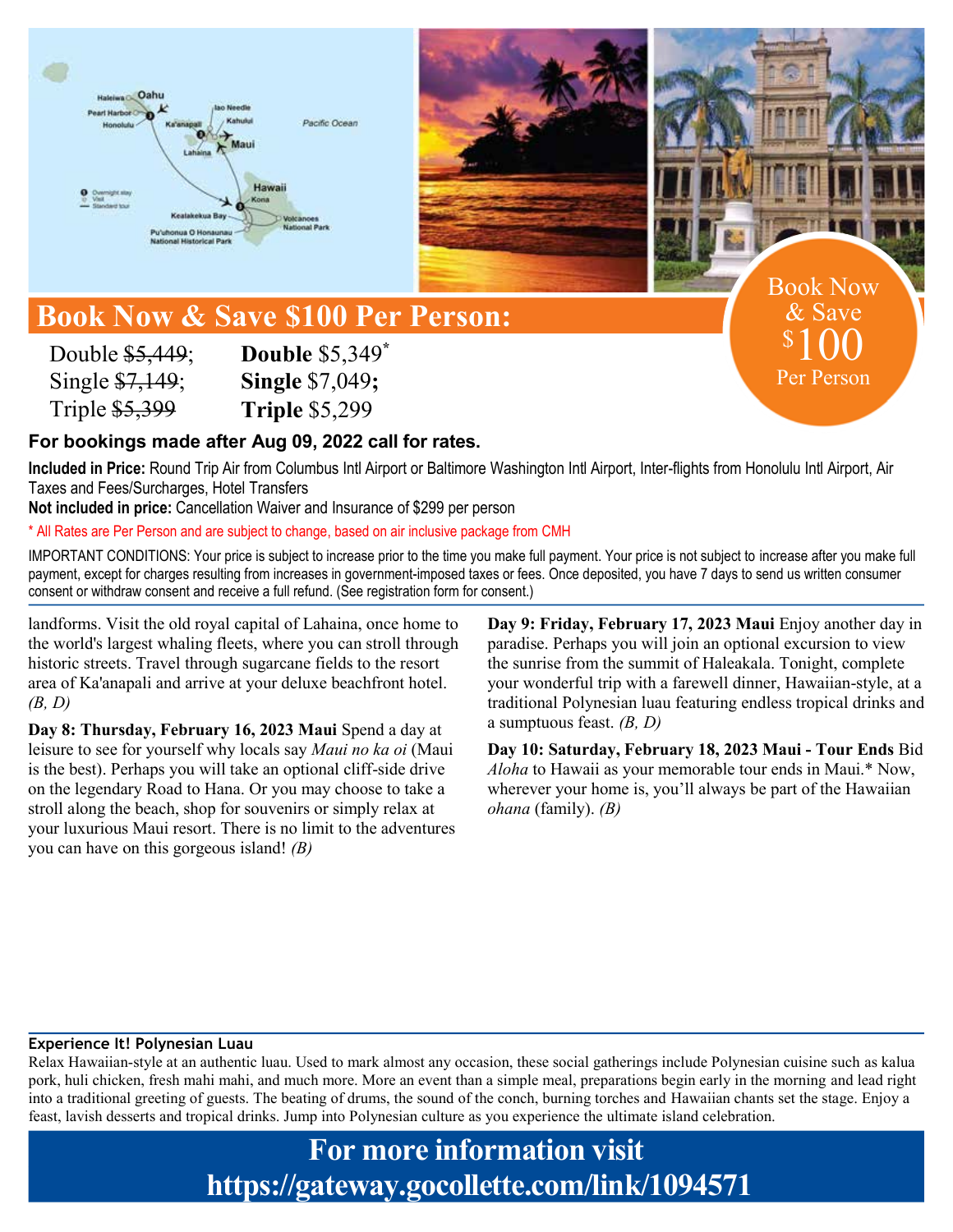### **PLEASE NOTE:**

### **Book Now rates valid until Aug 09, 2022, valid on air inclusive packages only. IDENTIFICATION**

Travel within USA

For travel completed by May 2, 2023, all airlines will ask for identification when you check in. It is recommended that you carry a passport if you have one. A driver's license (with a photo I.D.) is also acceptable for domestic flights.

Effective for travel May 3, 2023 forward, the REAL ID Act standards for identification while travelling will be in effect. This means a standard issued driver's license used as a form of identification will no longer be accepted for domestic air travel within the United States. Instead, a Real ID compliant form of identification must be presented both at the time of booking air travel with Collette and upon checking in at the airport to board any flight. Any fees associated with changing a reservation resulting from a non-compliant identification will be the responsibility of the guest. For more information on Real ID, please visit the Department of Homeland Security website: https://www.dhs.gov/real-id

To complete your tour, we include roundtrip airport-to-hotel transfers when purchasing our airfare with your tour. If you have arranged for your own air, we are pleased to provide you the option of *purchasing* these transfers. Please note that all transfers will leave at pre-scheduled times.

Single accommodations are limited and are available on a first come, first served basis.

**The overall activity level of this tour is a level 1.** This means you're a leisurely traveler. You like to discover the energy of a new place, but typically take it easy. You can handle at least one flight of stairs, board a coach, and walk for 15-30 minutes at a time with little difficulty.

Please be advised many airlines do not provide advance seat assignments until check-in at the airport. Advance seating will be subject to the airline's terms and conditions.

The internal flights on this program are not included in the land price of your tour. All air, including internal flights, can be purchased through us.

\*All return flights must be booked from Kahului, Maui. Checkout time at your Maui hotel is 11:00 a.m.

Economy air rate and schedule are applicable for groups of 10 or more traveling on the same flights and dates.

**A deposit of \$600 per person is due upon reservation. Reservations are made on a first come, first served basis. Reservations made after the deposit due date of August 02, 2022 are based upon availability. Final payment due by December 11, 2022. Deposits are refundable up until August 09, 2022.**

CST#2006766-20 UBN#601220855 Nevada Sellers of Travel Registration No. 2003- 0279

.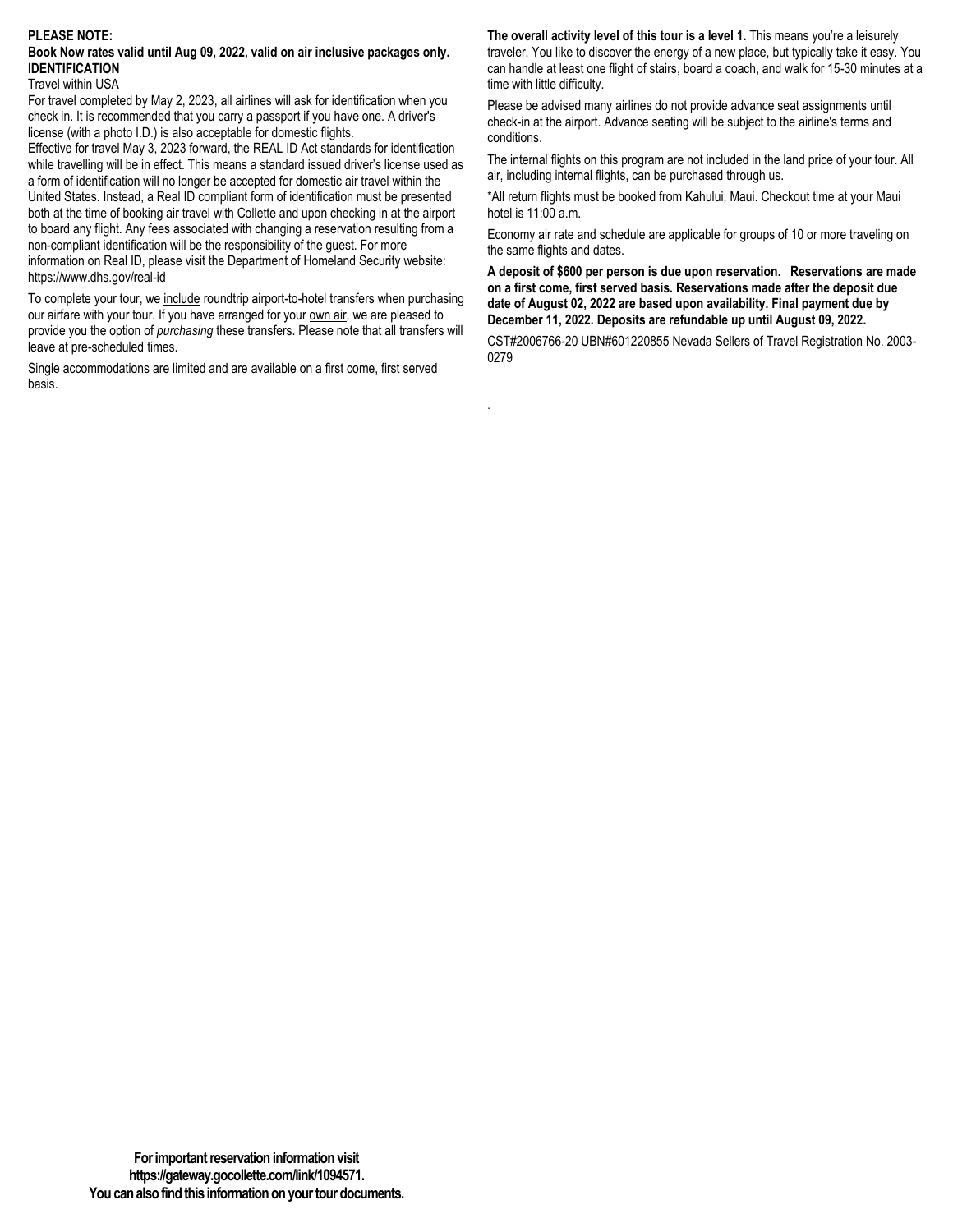

**162 Middle Street Pawtucket, RI • 02860 Phone: 1-800-852-5655 Fax: 1-401-727-9014**

If paying by credit card, please complete this form and return to Collette. We can only charge your credit card for the amount noted if the signature, address and phone number are listed below. Thank you!

### **CREDIT CARD AUTHORIZATION FORM**

| <b>BOOKING NUMBER: 1094571</b><br>DEPARTURE DATE: February 9, 2023     | TOUR: Hawaiian Adventure Three Islands featuring<br>Oahu, Big Island and Maui<br>GROUP NAME: Ohio and Maryland Farm Bureau |  |  |  |  |
|------------------------------------------------------------------------|----------------------------------------------------------------------------------------------------------------------------|--|--|--|--|
| Name of Passenger:<br>Salutation: First Name:<br>(Mr., Mrs., Rev.)     | Suffix:<br>Middle Initial: Last Name:<br>(Jr., Sr.)<br>(Please print as it appears on Passport)                            |  |  |  |  |
| Cardholder Name:<br>(Please print as it appears on your Credit Card)   |                                                                                                                            |  |  |  |  |
| Cardholder Address:<br>(as it appears on your credit card statement)   |                                                                                                                            |  |  |  |  |
| Cardholder Phone:<br><u> 1980 - Jan Stein, Amerikaansk politiker (</u> |                                                                                                                            |  |  |  |  |
| Credit Card Type: American Express                                     | Discover MasterCard<br>Visa                                                                                                |  |  |  |  |
| Credit Card Number:                                                    |                                                                                                                            |  |  |  |  |
| Expiration Date:                                                       | Amount to be charged: \$                                                                                                   |  |  |  |  |
| Cardholder's Signature:                                                | Date:                                                                                                                      |  |  |  |  |

I agree to pay according to the card issuer agreement. I understand and accept Collette cancellation policy, terms and conditions.

Participating credit card companies are now requiring a billing address and phone number for **FRAUD PREVENTION**. All information MUST be provided. Thank you for your cooperation! If using your credit card for payment, please return this Authorization Form by mail to:

### **Collette**

Attn: Accounts Receivable 162 Middle Street Pawtucket, RI 02860

Above credit card information has been called in to Collette.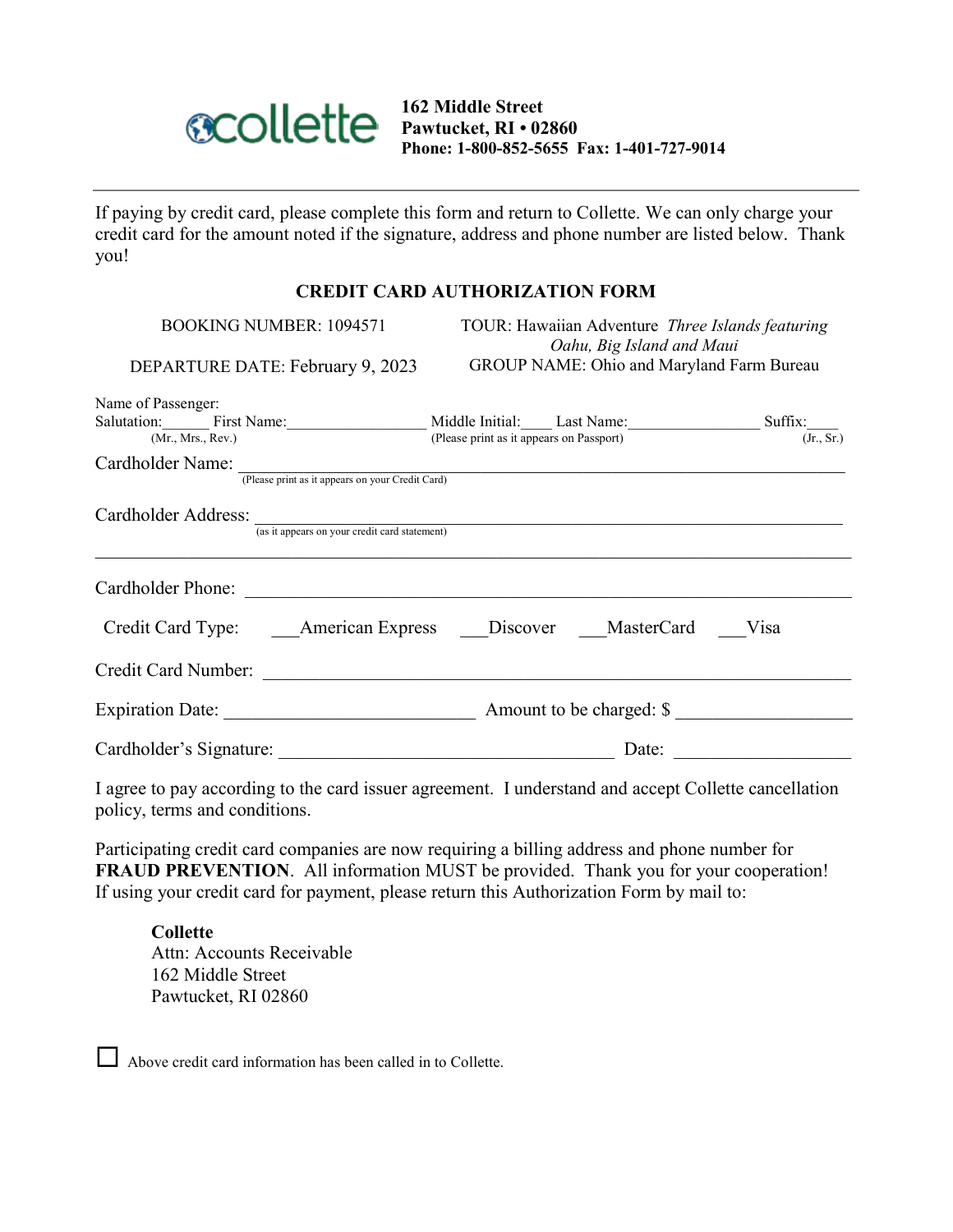

**162 Middle Street Pawtucket, RI • 02860 Phone: 1-800-852-5655 Fax: 1-401-727-9014**

BOOKING NUMBER: 1094571 TOUR: Hawaiian Adventure *Three Islands featuring Oahu, Big Island and Maui* DEPARTURE DATE: February 9, 2023 GROUP NAME: Ohio and Maryland Farm Bureau

### **Available Options**

Personalize your tour by adding an optional activity below. Our recommended options have been carefully chosen to help enhance your individual experience. Complete the provided Prepaid Options Form to reserve your options.

*Availability is limited and reservations are on a first come, first serve basis. Payment must be received no later than 15 days prior to departure. Prices are subject to change.*

Children under the age of 18 **MUST** be accompanied by an adult.

### **Maui, HI**

### **Maui's Magnificent Road to Hana \$210 USD**

Spend the day visiting some of the most beautiful scenery that Maui has to offer as you make your way to Hana. This full day guided optional excursion will take you to places where you will see black sand beaches, hardened lava tubes, bamboo jungles, eucalyptus groves, quaint plantations and much more. Highlights include Paia Town, Waianapanapa State Park and Beach, Kaumahina State Park, and Keanai Lookout. No trip to Maui would be complete without traveling the legendary road to Hana! Tour departs daily at 6:35 a.m. and returns at approximately 6:30 p.m. *Duration: Approximately 11.5 hours.* Please note a minimum of 1 passengers is required. Transportation is included.

### **Spectacular Haleakala Sunrise Tour \$220 USD**

Rising over 10,000 feet above sea level, Haleakala is Maui's "House of the Sun" in Hawaiian lore. Witness the breaking of a new day at the top of Mt. Haleakala. Renowned for its raw beauty and unique scenery, Haleakala National Park, the Visitors Center and Pu'u Ula Overlook will delight and amaze you. This option runs on select departures. Please inquire at time of booking for availability. *Duration: Approximately 6 hours.* Please note a minimum of 1 passengers is required. Transportation is included.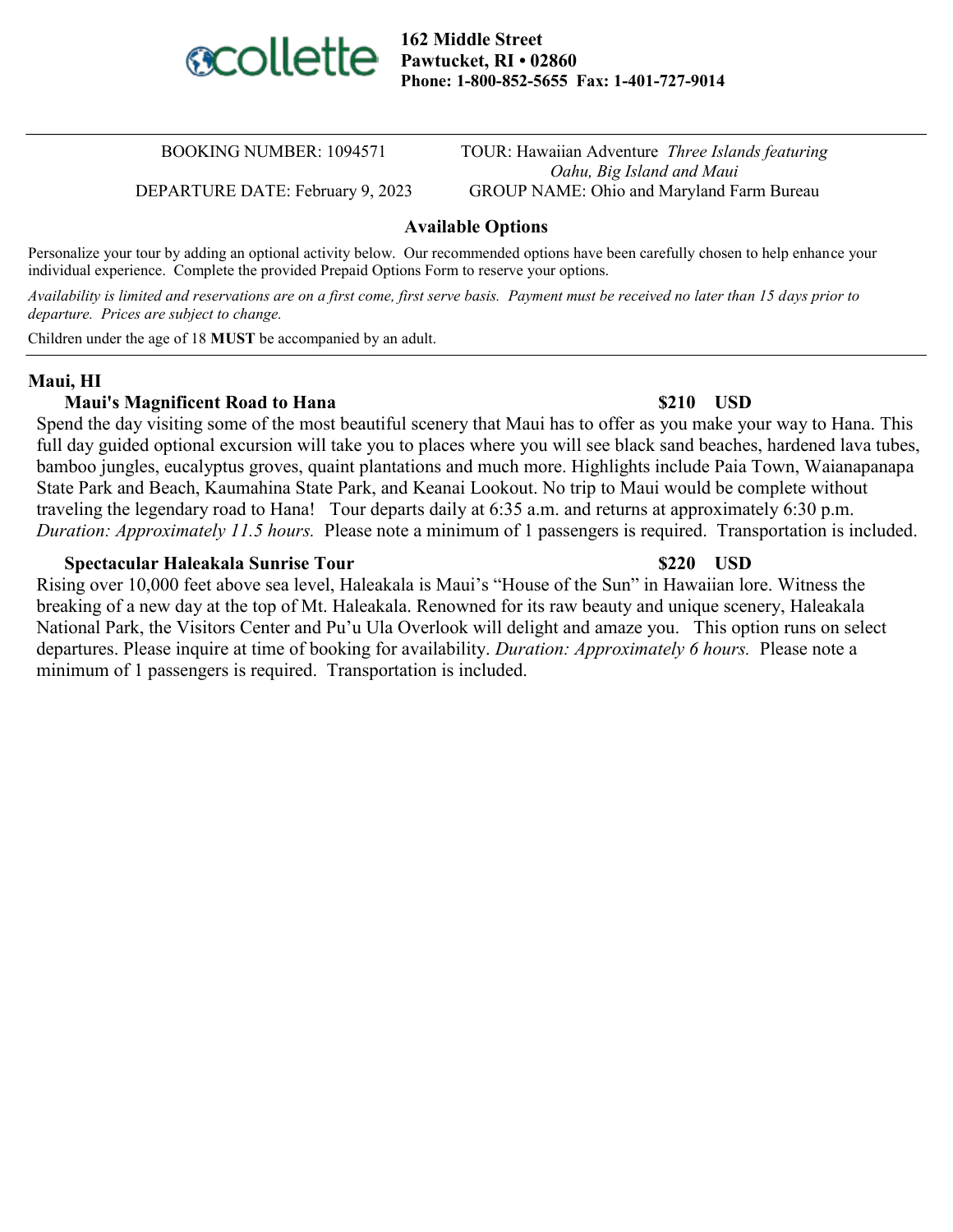| For Reservations Contact: Collette 1-877-268-8351 refer to booking #1094571 |
|-----------------------------------------------------------------------------|
| Collette, 162 Middle Street, Pawtucket, RI 02860                            |

| A deposit of \$600 per person is due upon reservation. Reservations are made on a first come, first served basis. Reservations made after the deposit due date of<br>August 02, 2022 are based upon availability. Final payment due by December 11, 2022. Deposits are refundable up until August 09, 2022.<br>YOUR INFORMATION:                                                                                                                                                                                                                                                                                                                                                                                                                                                                                                                                                                                                                                                                                                                                                                                                                                                                                                                                                                                                                                                                                                                                                                                                                                                                                                                                                                                                                                             |            |                                   |                                                                                                                                                                                         |                                                                                                                                                                                                                               |                                   |                                                                                                                                                                                     |  |
|------------------------------------------------------------------------------------------------------------------------------------------------------------------------------------------------------------------------------------------------------------------------------------------------------------------------------------------------------------------------------------------------------------------------------------------------------------------------------------------------------------------------------------------------------------------------------------------------------------------------------------------------------------------------------------------------------------------------------------------------------------------------------------------------------------------------------------------------------------------------------------------------------------------------------------------------------------------------------------------------------------------------------------------------------------------------------------------------------------------------------------------------------------------------------------------------------------------------------------------------------------------------------------------------------------------------------------------------------------------------------------------------------------------------------------------------------------------------------------------------------------------------------------------------------------------------------------------------------------------------------------------------------------------------------------------------------------------------------------------------------------------------------|------------|-----------------------------------|-----------------------------------------------------------------------------------------------------------------------------------------------------------------------------------------|-------------------------------------------------------------------------------------------------------------------------------------------------------------------------------------------------------------------------------|-----------------------------------|-------------------------------------------------------------------------------------------------------------------------------------------------------------------------------------|--|
| Clearly print your full name (first/middle/last) as it appears on your government issued travel documentation.<br>IMPORTANT: In order to avoid any unnecessary change fees, it is imperative that all guest names are entered correctly from the start. The information below must be<br>the legal name and be 100% identical to the ID being used to travel <passport driver's="" license=""> including middle names or suffixes <jr, sr="">.</jr,></passport>                                                                                                                                                                                                                                                                                                                                                                                                                                                                                                                                                                                                                                                                                                                                                                                                                                                                                                                                                                                                                                                                                                                                                                                                                                                                                                              |            |                                   |                                                                                                                                                                                         |                                                                                                                                                                                                                               |                                   |                                                                                                                                                                                     |  |
|                                                                                                                                                                                                                                                                                                                                                                                                                                                                                                                                                                                                                                                                                                                                                                                                                                                                                                                                                                                                                                                                                                                                                                                                                                                                                                                                                                                                                                                                                                                                                                                                                                                                                                                                                                              |            |                                   |                                                                                                                                                                                         |                                                                                                                                                                                                                               |                                   |                                                                                                                                                                                     |  |
| Nickname: vear vear contract () Male () Female Date of Birth: month and and day vear vear vear vear the Sender: () Male () Female Date of Birth: month                                                                                                                                                                                                                                                                                                                                                                                                                                                                                                                                                                                                                                                                                                                                                                                                                                                                                                                                                                                                                                                                                                                                                                                                                                                                                                                                                                                                                                                                                                                                                                                                                       |            |                                   |                                                                                                                                                                                         |                                                                                                                                                                                                                               |                                   |                                                                                                                                                                                     |  |
|                                                                                                                                                                                                                                                                                                                                                                                                                                                                                                                                                                                                                                                                                                                                                                                                                                                                                                                                                                                                                                                                                                                                                                                                                                                                                                                                                                                                                                                                                                                                                                                                                                                                                                                                                                              |            |                                   |                                                                                                                                                                                         |                                                                                                                                                                                                                               |                                   |                                                                                                                                                                                     |  |
|                                                                                                                                                                                                                                                                                                                                                                                                                                                                                                                                                                                                                                                                                                                                                                                                                                                                                                                                                                                                                                                                                                                                                                                                                                                                                                                                                                                                                                                                                                                                                                                                                                                                                                                                                                              |            |                                   |                                                                                                                                                                                         |                                                                                                                                                                                                                               |                                   |                                                                                                                                                                                     |  |
|                                                                                                                                                                                                                                                                                                                                                                                                                                                                                                                                                                                                                                                                                                                                                                                                                                                                                                                                                                                                                                                                                                                                                                                                                                                                                                                                                                                                                                                                                                                                                                                                                                                                                                                                                                              |            |                                   |                                                                                                                                                                                         |                                                                                                                                                                                                                               |                                   |                                                                                                                                                                                     |  |
| ROOMING WITH:   Check if address is the same as Passenger #1                                                                                                                                                                                                                                                                                                                                                                                                                                                                                                                                                                                                                                                                                                                                                                                                                                                                                                                                                                                                                                                                                                                                                                                                                                                                                                                                                                                                                                                                                                                                                                                                                                                                                                                 |            |                                   |                                                                                                                                                                                         |                                                                                                                                                                                                                               |                                   |                                                                                                                                                                                     |  |
|                                                                                                                                                                                                                                                                                                                                                                                                                                                                                                                                                                                                                                                                                                                                                                                                                                                                                                                                                                                                                                                                                                                                                                                                                                                                                                                                                                                                                                                                                                                                                                                                                                                                                                                                                                              |            |                                   |                                                                                                                                                                                         |                                                                                                                                                                                                                               |                                   | Suffix:                                                                                                                                                                             |  |
| Please be advised, when travelling as part of a group, many airlines do not provide seat assignments. Preferred seating may be available for an additional charge.<br>"Federal law forbids carriage of hazardous materials such as aerosols, fireworks, lithium batteries & flammable liquids aboard the aircraft in your checked or carry-on<br>baggage. A violation can result in 5 years' imprisonment and penalties of \$250,000 or more. Details on prohibited items may be found on TSA's "prohibited items" web page:<br>http://www.tsa.gov/traveler-information/prohibited-items."<br><b>TRAVEL PROTECTION:</b> () Yes, I wish to purchase travel protection \$299 () No, I decline<br>If you choose not to purchase Collette's Waiver Insurance Plan, you will incur penalties for changes and cancellations. Travel Protection Payment is due with first deposit. The Waiver<br>Fee does not cover any single supplement charges which arise from an individual's traveling companion electing to cancel for any reason prior to departure. The single<br>supplement will be deducted from the refund of the person who cancels. (There is coverage under Part B which includes a single supplement benefit of \$1,000 for certain<br>covered reasons. See Part B for details.)<br>ON TOUR ACTIVITIES: Please choose one of the following on tour activities<br>Please Choose One: (subject to availability)<br>) Prince Waikiki - Standard (included)<br>() Prince Waikiki - Ocean Front Harbor View<br>(additional charge of \$75.00 double, \$150.00<br>single required)<br>() Prince Waikiki - Ocean Front Premier<br>(additional charge of \$225.00 double, \$510.00<br>single required)<br>PLEASE MAKE CHECKS PAYABLE TO: Collette ( ) Check ( ) Credit Card | (included) | double, \$230.00 single required) | Please Choose One: (subject to availability)<br>() Outrigger Kona Resort and Spa - Standard<br>() Outrigger Kona Resort and Spa - Standard<br>Ocean View (additional charge of \$115.00 | (included)                                                                                                                                                                                                                    | double, \$250.00 single required) | Please Choose One: (subject to availability)<br>() Sheraton Maui Hotel and Spa - Standard<br>() Sheraton Maui Hotel and Spa - Standard<br>Ocean View (additional charge of \$125.00 |  |
|                                                                                                                                                                                                                                                                                                                                                                                                                                                                                                                                                                                                                                                                                                                                                                                                                                                                                                                                                                                                                                                                                                                                                                                                                                                                                                                                                                                                                                                                                                                                                                                                                                                                                                                                                                              |            |                                   |                                                                                                                                                                                         |                                                                                                                                                                                                                               |                                   |                                                                                                                                                                                     |  |
| Cardholder Name (if paying by Credit Card): Name (if paying by Credit Card): Name (if paying by Credit Card):                                                                                                                                                                                                                                                                                                                                                                                                                                                                                                                                                                                                                                                                                                                                                                                                                                                                                                                                                                                                                                                                                                                                                                                                                                                                                                                                                                                                                                                                                                                                                                                                                                                                |            |                                   |                                                                                                                                                                                         |                                                                                                                                                                                                                               |                                   |                                                                                                                                                                                     |  |
| Cardholder Billing Address: C Check if address is the same as above contract to contract the contract of the same as above contract to contract the same as above contract to contract the same as above contract to contract                                                                                                                                                                                                                                                                                                                                                                                                                                                                                                                                                                                                                                                                                                                                                                                                                                                                                                                                                                                                                                                                                                                                                                                                                                                                                                                                                                                                                                                                                                                                                |            |                                   |                                                                                                                                                                                         |                                                                                                                                                                                                                               |                                   |                                                                                                                                                                                     |  |
|                                                                                                                                                                                                                                                                                                                                                                                                                                                                                                                                                                                                                                                                                                                                                                                                                                                                                                                                                                                                                                                                                                                                                                                                                                                                                                                                                                                                                                                                                                                                                                                                                                                                                                                                                                              |            |                                   |                                                                                                                                                                                         |                                                                                                                                                                                                                               |                                   |                                                                                                                                                                                     |  |
|                                                                                                                                                                                                                                                                                                                                                                                                                                                                                                                                                                                                                                                                                                                                                                                                                                                                                                                                                                                                                                                                                                                                                                                                                                                                                                                                                                                                                                                                                                                                                                                                                                                                                                                                                                              |            |                                   |                                                                                                                                                                                         |                                                                                                                                                                                                                               |                                   |                                                                                                                                                                                     |  |
| SIGNATURE REQUIRED for acceptance of the below conditions and agreement to credit card use:                                                                                                                                                                                                                                                                                                                                                                                                                                                                                                                                                                                                                                                                                                                                                                                                                                                                                                                                                                                                                                                                                                                                                                                                                                                                                                                                                                                                                                                                                                                                                                                                                                                                                  |            |                                   |                                                                                                                                                                                         |                                                                                                                                                                                                                               |                                   |                                                                                                                                                                                     |  |
|                                                                                                                                                                                                                                                                                                                                                                                                                                                                                                                                                                                                                                                                                                                                                                                                                                                                                                                                                                                                                                                                                                                                                                                                                                                                                                                                                                                                                                                                                                                                                                                                                                                                                                                                                                              |            |                                   |                                                                                                                                                                                         | Date: and the state of the state of the state of the state of the state of the state of the state of the state of the state of the state of the state of the state of the state of the state of the state of the state of the |                                   |                                                                                                                                                                                     |  |

I agree to pay according to the card issuer agreement. I understand and accept the cancellation policy, terms and conditions. See http://www.gocollette.com/aboutcollette/terms-and-conditions for full terms and conditions of your purchase.

**Important Conditions:** Your price is subject to increase prior to the time you make full payment. Your price is not subject to increase after you make full payment, except for charges resulting from increases in government-imposed taxes or fees.